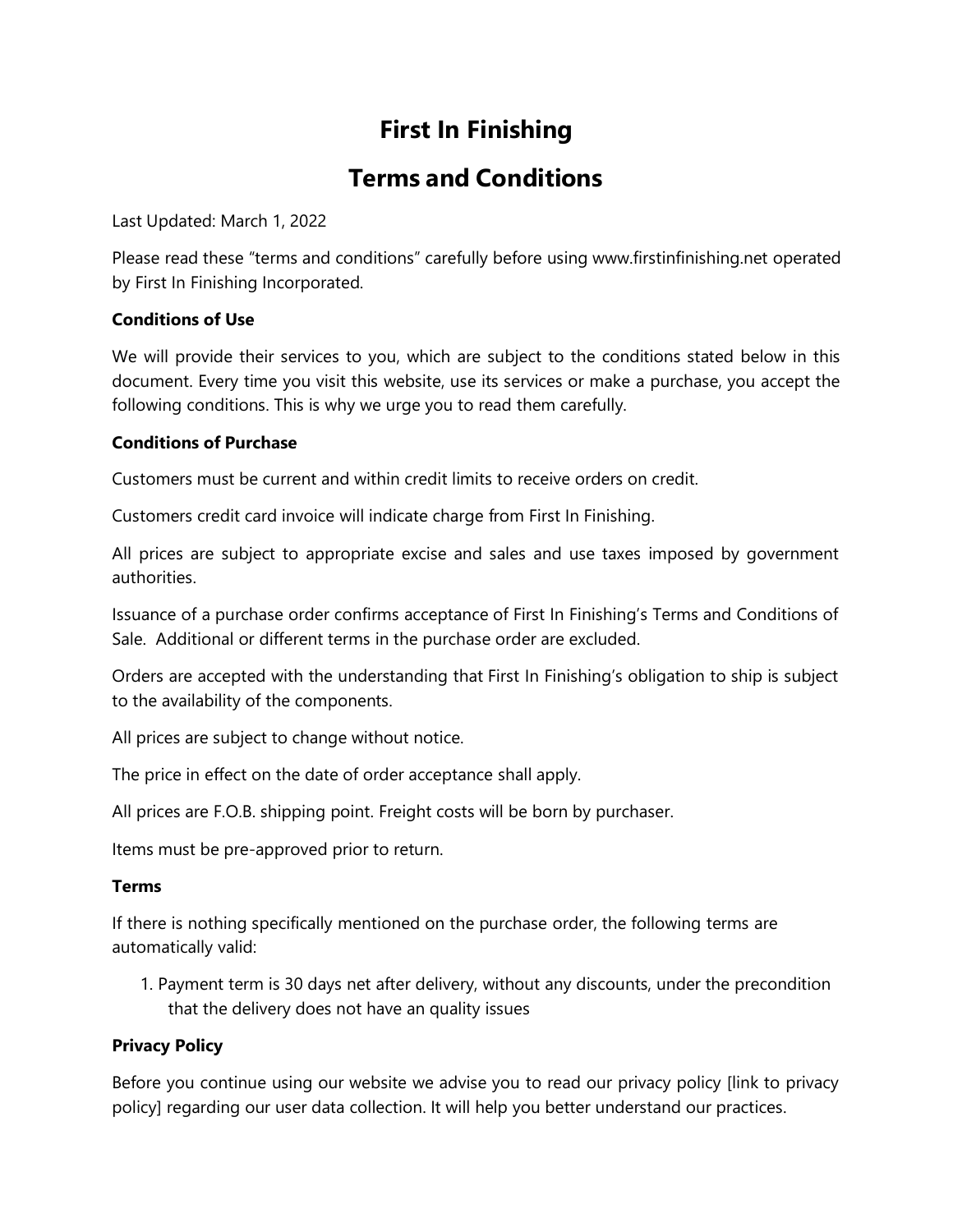# **Copyright**

Content published on this website (digital downloads, images, texts, graphics, logos) is the property of First In Finishing and protected by international copyright laws. The entire compilation of the content found on this website is the exclusive property of First In Finishing, with copyright authorship for this compilation by First In Finishing.

#### **Communications**

Every time you send us an email or visit our website, you are going to be communicating with us. You hereby consent to receive communications from us. If you subscribe to the news on our website, you are going to receive regular emails from us. We will continue to communicate with you by posting news and notices on our website and by sending you emails. You also agree that all notices, disclosures, agreements and other communications we provide to you electronically meet the legal requirements that such communications be in writing.

#### **Applicable Law**

By visiting this website, you agree that the laws of the United States of America, without regard to principles of conflict laws, will govern these terms and conditions, or any dispute of any sort that might come between First In Finishing and you, or its business partners and associates.

#### **Disputes**

Any dispute related in any way to your visit to this website or to products you purchase from us shall be arbitrated by state or federal court of the United Sates of America and you consent to exclusive jurisdiction and venue of such courts.

#### **Comments, Reviews, and Emails**

Visitors may post content as long as it is not obscene, illegal, defamatory, threatening, infringing of intellectual property rights, invasive of privacy or injurious in any other way to third parties. Content has to be free of software viruses, political campaign, and commercial solicitation.

We reserve all rights (but not the obligation) to remove and/or edit such content. When you post your content, you grant First In Finishing non-exclusive, royalty-free and irrevocable right to use, reproduce, publish, modify such content throughout the world in any media.

#### **License and Site Access**

We grant you a limited license to access and make personal use of this website. You are not allowed to download or modify it. This may be done only with written consent from us.